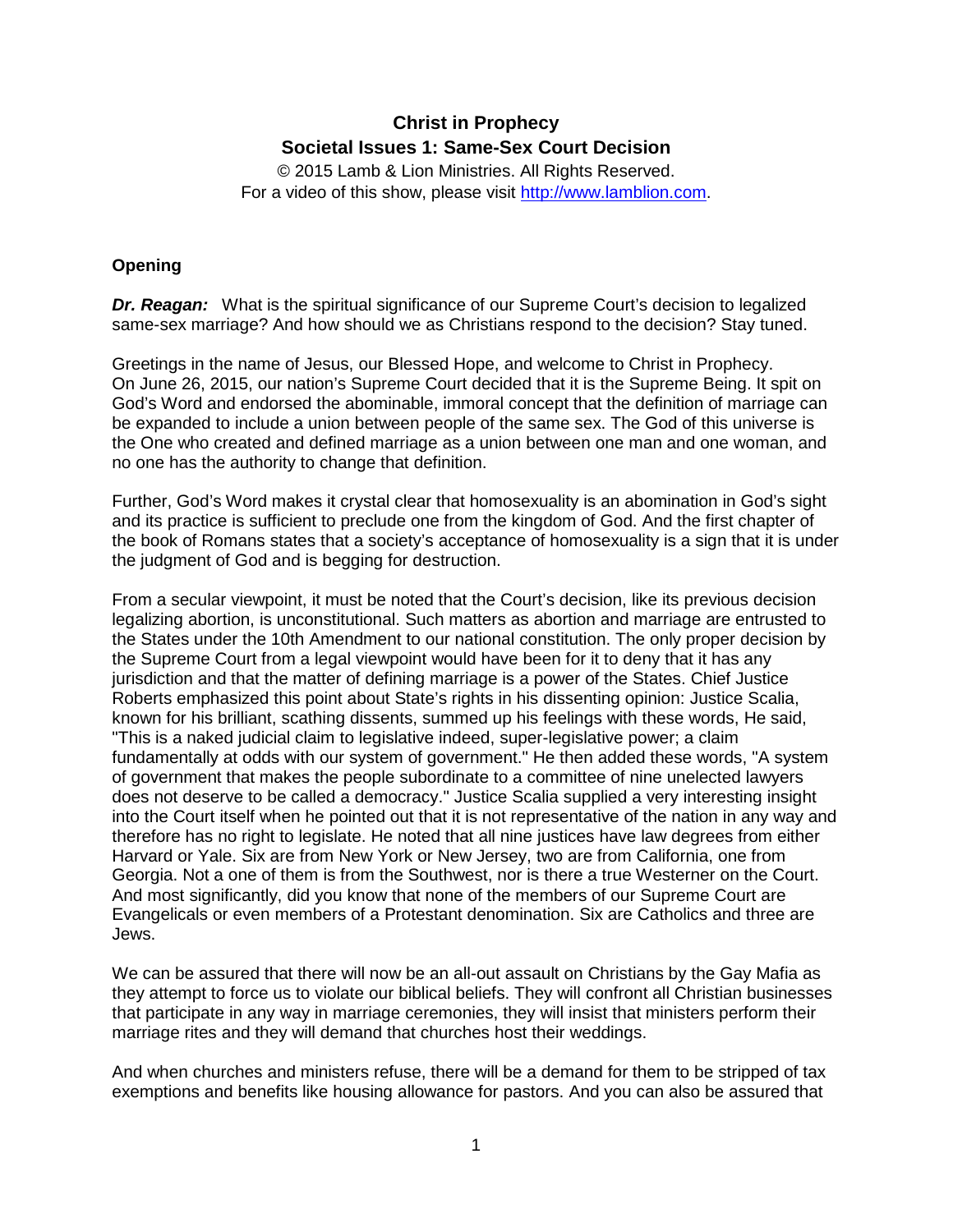ultimately there will be attempts to make even anti-Gay speech, including sermons, illegal as "hate crimes."

One argument that was not mentioned by any of the judges is the fact that the Court's decision not only violated our Constitution, it also violated what is referred to in legal theory as Natural Law, or Higher Law, or God's Law. Keep in mind that we sent the World War II Nazi criminals to the gallows for violating Higher Law. We did so by arguing that their genocide of the Jews was a violation of Higher Law. And now, our Supreme Court ignores that Higher Law in legalizing same sex marriage, just as it did in legalizing abortion in 1973.

Folks, can there be any doubt that we have now become a pagan nation? Note the date: June 26, 2015. It is the date that should be put on the headstone of our nation because it is the day that America committed suicide. God is not going to bless what He has condemned. We have sealed our destruction. We are now a walking-dead nation.

And in my opinion, there are two primary reasons for our predicament. First, is the failure of pastors to preach against the social evils of our society. Don Wildmon, the founder of the American Family Association has long lamented the fact that we have 300,000 silent pulpits in America when it comes to speaking out against social evils. Our second problem is the failure of Christians to vote according to biblical principles. Blacks tend to vote for Blacks and Hispanics for Hispanics. Labor unionists vote in accordance with the direction of their unions. Dyed in the wool Democrats and Republicans vote straight tickets, regardless of what the individual candidates might believe. And the general public has become inclined to vote for whoever promises to give them the most stuff. The result is that we end up electing a lot of pagans, and our pagan leaders are serving as a judgment of God upon this nation.

Let me ask you an important question: Has your pastor spoken out against the Supreme Court's ruling on marriage? If not, why not? Is he simply going to cave in to society's unethical demands? I praise God for the fact that my pastor is not afraid to speak out in defense of biblical values and has done so. His name is Glenn Meredith, and he is the pastor of the Brookhaven Church in McKinney, Texas, a suburb of Dallas.

In just a moment, I am going to share with you some of what he had to say in response to the Supreme Court's ruling on same-sex marriage.

## **Part 2**

#### **Glenn Meredith Sermon**

*Glenn Meredith:* This country with all of its flaws is still the country that people will risk everything to get to. This country people are trying to get here both legally and illegally because they know, they believe in their heart that if they could just get here somehow things will be different. So we have so much to be thankful for. We have so much to give praise to God for. And to be thankful for those who paid such an incredible price that we might be able to come together today like this and worship and celebrate and proclaim Jesus Christ. As the Russian comedian Yakov Smirnoff says, "What a country. What a country."

But our country is changing, isn't it? It is changing right before our very eyes. This is not the same country I was born into, that I grew up in. Can't believe some of the things that are happening. Some of the things that I would have never believed I would have seen in my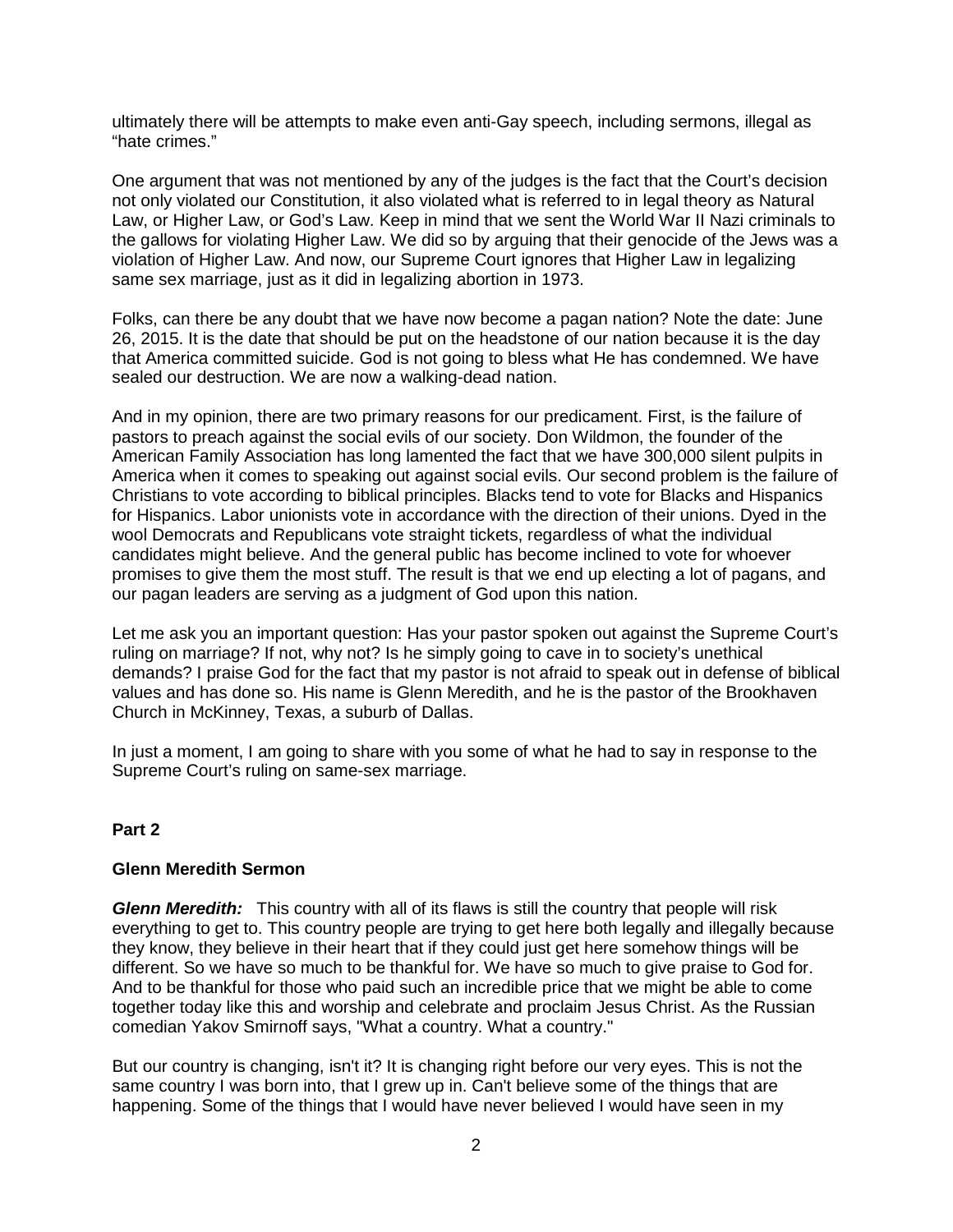lifetime. Things that I heard you know 20-30 years ago I heard preachers saying that one of these days if things don't change we are going to be doing certain things. And I would think to myself that may happen but not in my life time. And here we are.

And I suppose the example that is most on our minds and perhaps the greatest example of this is what happened Friday a week ago when the Supreme Court of the United States legalized gay marriage. I would never thought I'd see that in my lifetime and yet it happened. On that day I wrote something in my journal I want to read to you. June 26, 2015 I wrote, "This is a sad day for our nation. The Supreme Court legalized gay marriage. There is a collective feeling that our nation changed today and became a different country. I am deeply grieved and I'm saddened. All my life I have felt that there was no conflict between my allegiance to Christ and my allegiance to my country. My country supported and defended my right to worship and practice my spiritual convictions. But today for the first time in my life I feel that my government became an enemy of my spiritual convictions. Now it seems that it is only a matter of time before the government begins to oppress those who oppose gay marriage. The official persecution will begin soon I predict. The culture has always been at war with Christ. But for most of my early life, most of my life the morals of this country pretty much mirrored the moral teachings of the Bible. Not that everybody lived according to the moral standards of the Bible but society at least acknowledged that it was the right thing. We have seen the culture increasingly become more hostile to biblical morality over the last 20 or 30 years. But today the government sided with the secular culture and officially left its Judeo Christian foundation. This may be looked back upon as the day that our country died. However, God is still on the throne. And He is preparing the world for His Son's return. And our mission of sharing the Gospel remains unchanged. Maybe the church in America will stop trying to save the culture through political means and focus on changing hearts through the Gospel. And if that happens revival might just come to this land." [clapping]

So our nation is changing. I read the Supreme Court decision. I don't know if any of you did or not but I read all of that. And I read the four justices and their dissenting opinions. And it was interesting to me that in contrast to some of the quotes that Mike read to us that was so inspiring of the first Chief Justice of the United States and other leaders of our country. And contrast to that the opinion that came down from the majority in the Supreme Court when I read the majority of opinion not one reference to the Bible. Not one pulling from the Bible as the source of moral authority. Now Confucius was quoted. Other ancient philosophers were quoted. But the Bible obviously was not quoted because it wouldn't have given the foundation for what. The dissenting opinions quoted the Bible, and human history and lots of different things. But it is what it is and now gay marriage is the law of the land.

But our nation is changing and our government is changing and I'm not trying to be the bearer of bad news but I suspect it is going to get worse. But you and I at a time like this need to remember and settle that we are first and foremost citizens of Jesus' Kingdom. That we are to put our priorities on the Kingdom of the Lord Jesus Christ. Our priorities need to be to build His Kingdom, to fight for His Kingdom, to sacrifice for His Kingdom. Seek ye first. "Seek ye first and foremost the Kingdom of God and His righteousness," Jesus said in Matthew 6:33, "and then all these other things will be added to you." Seek first the Kingdom of God.

And so the Bible says we are citizens of the Kingdom and our King the Lord Jesus Christ it says, "We eagerly await a Savior from Heaven the Lord Jesus Christ who by His power that enables Him to bring everything under His control." So the first thing that I want to just have you focus on today: What do we do with the time when the foundations are crumbling around us? What do we do at time when our culture and our government and our way of life is changing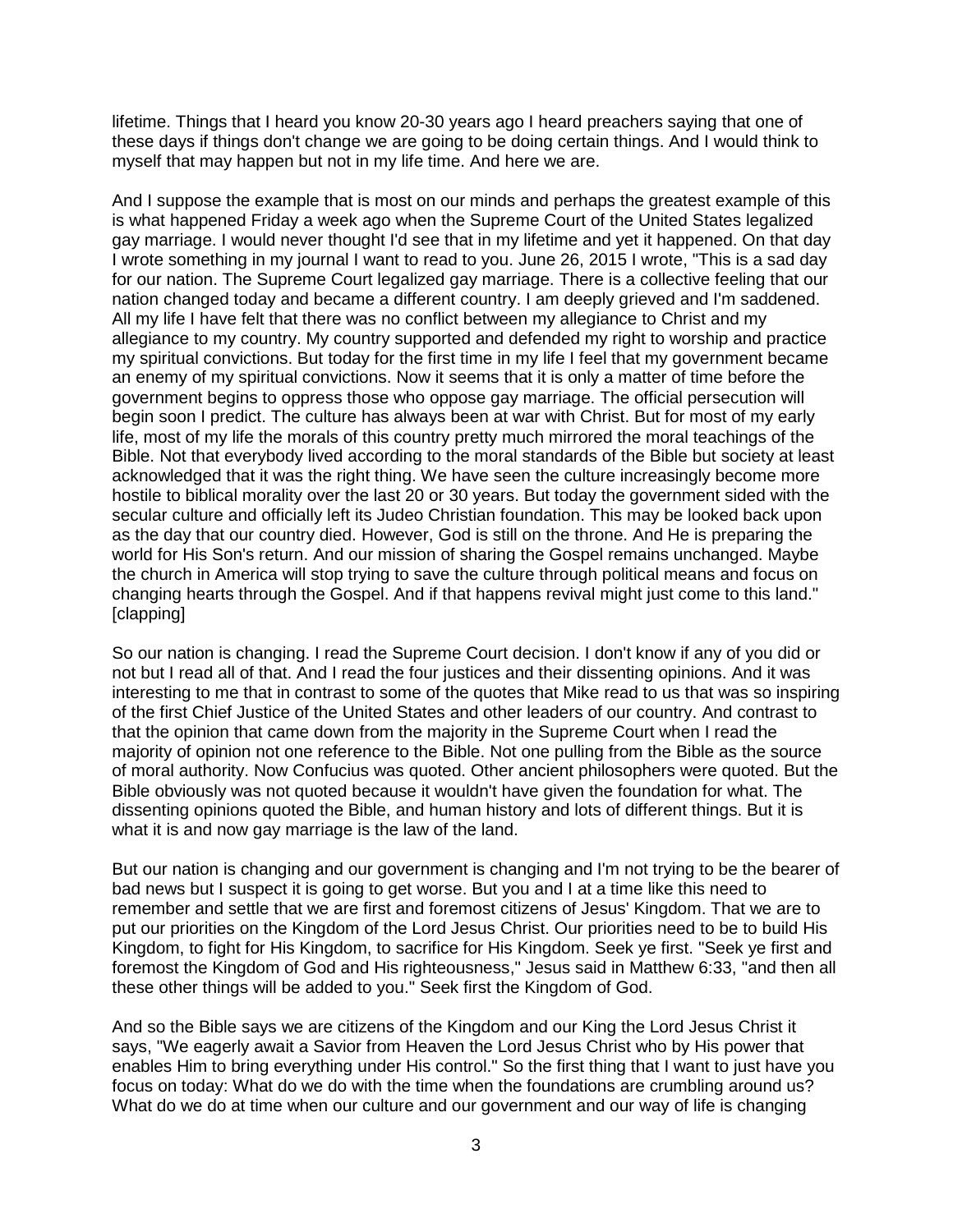right before our very eyes? We focus on these little words that says, "Who by His power enables Him to bring everything under His control." Everything under His control. Everything is under His control. Everything is under control.

We have a tendency to think things are out of control. We have a tendency to look at the cultural tide that has turned against us, and we tend to look at the world and we see the chaos, and we see the iniquity, we see the wickedness in this world, and we see all the events of this world, and it looks like it is spinning out of control. And it is very easy for us to feel insecure and to feel fearful, and to feel you know chaotic and stressful because it looks like everything is out of control. But the Bible says that we wait for our Savior who by His power is able to bring everything under control. He's got it under control. And what God is doing in this world is He is working and orchestrating the events of this world that look so out of control to us but He is putting the pieces in place for the soon return of His Son our Lord and King Jesus Christ. And what looks so out of control to us, and what looks so out of control to the world is under control.

Jesus Christ is sitting on the throne room of the universe today. He is not sitting there ringing His hands stressed out turning to the Father saying, "What in the world are we going to do about that?" There is no stress in Heaven. There is no confusion in Heaven. There is no panic in Heaven. It's under control. Do you think anything is going on in your life, or do you think anything is going on in this nation, or do you think anything is going on in this world that suddenly Jesus looks at the Father and said, "Did you see that coming? Boy I wasn't expecting that! What are going to do?" Under control. And you and I need to understand that God has an agenda in the world. And that agenda is that He is preparing the world for the soon return of His Son. And the Bible clearly says that the only reason Jesus hasn't already returned is because God is not willing that any should perish but that all should come to repentance. The only thing holding Jesus back is the souls that are lost that He died on the Cross to save. And those souls that He loves and that He is moved with compassion toward He wants them to come into His Kingdom. And one of these days the last soul of the Church Age is going to be saved and all of a sudden the trumpet is going to sound and Jesus is going to come for His Bride the Church and we are going to be caught up. We are going to be raptured out of this world and that could happen Brothers and Sisters at any moment. It could happen any moment. And one of these days it will.

None of us can set dates. And none of us can know the day or the hour. But the Bible says very, very clearly that we will know the season of His return. That we are supposed to be able to look at the events going on around us and we are supposed to make the connection. Often times people make the mistake, they read in Matthew 24:25 where Jesus says, "No man knows the day or the hour. No man knows the day or the hour." And they think from that, basically what they interpret that to mean is, oh, you don't know when He is going to come so just don't get upset about it. Don't sweat it. Don't get excited about it. Don't focus on it. Don't pay any attention to it. You can't do anything about it. You don't know when it is going to happen so just ignore it. That is the exact opposite of what Jesus is saying. Jesus is saying since you don't know the day or the hour it is going to come you need to be ready at any moment. You need to live your life ready for Him to come. You need to live your life with one eye peeled toward Heaven because our citizenship is not here, our citizenship is there in the Kingdom of Heaven. We are waiting. We eagerly await the return of our King who has everything under control.

Now, you and I need to have a shot of realism here. We are losing the culture war. We are losing the cultural war. We were fortunate enough to be born into a country that whose foundations of our constitution were based upon a Judeo Christian Biblical foundation and a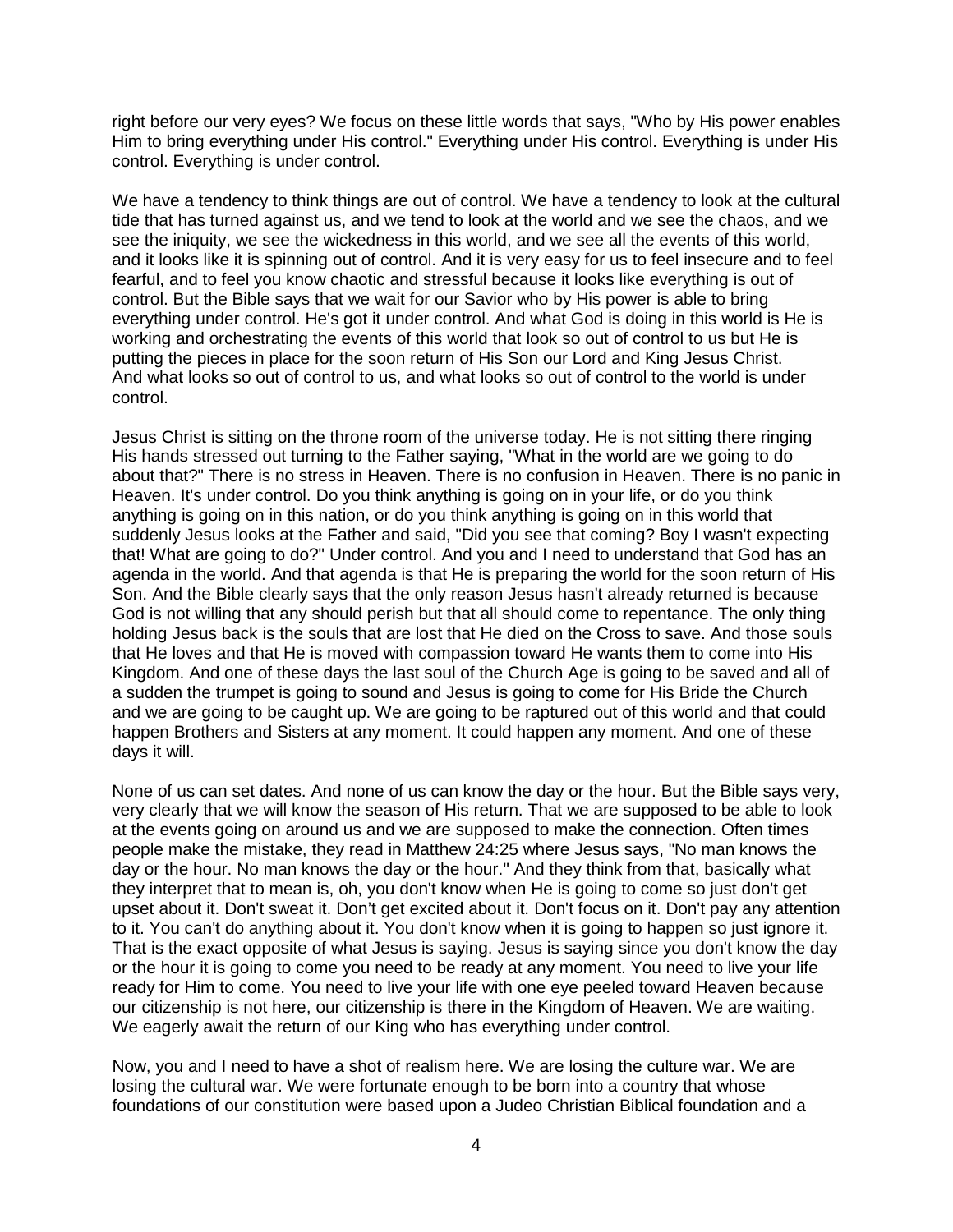biblical worldview. And our Constitution derived its authority basically from a biblical worldview. And now that our nation has turned its back on God, our nation has ceased to look to the Bible as its authority and its guidance we see the underpinning of the foundation of the nation crumbling. And now rulings are made, laws are made, things are made that just do not go along with what the Bible says and often don't make any sense to us. And we have voted, and we have organized, and we have given money, and we have shouted, and we have protested, and we have been interviewed, and we have done everything we know to do and we are losing the cultural battle. But please understand this the Bible never says we're going to win the cultural battle.

There was a view of the return of the Lord Jesus Christ it is called Post-Millennialism and in that view it basically believed and believes that the Church is going to win the world over. And that the Church is going to be triumphant and that we are going to win the culture. And that we are going to change the world. And that we are going to basically usher in the Kingdom. And we are going to get the world all ready for the return of Jesus and the He will come and we will hand Him the scepter and say, "It's yours." That is not what the Bible teaches. The Bible teaches that this whole world is going to get worse, and worse. It teaches us that as we get closer, and closer, to the return of Jesus Christ that iniquity and sin will increase. We are told that it will be like it was in the days of Noah. We are told that evil men and seducers will grow worse and worse. We are told because iniquity will abound the love of many will grow cold. We are told that persecution will increase. We are told that religious deception will increase. And so the Bible teaches that rather than the Church somehow winning the cultural war that the Church all over the world is going to be serving faithfully and we are going to watch this world continue to get worse, and worse, and worse. And Brothers and Sisters we need to be clear on our mission.

Our mission is not to win the culture war. Our mission is to win the lost. Our mission is to proclaim the Gospel of Jesus Christ. So we can lose the culture and we can win souls for Christ. Now please when you address a subject like this I just want to just give a disclaimer there is no way to be balanced. The moment I say one thing you are going to think of 15 things I didn't say and whatever. I'm not saying give up on this country. I'm not saying stop praying for revival. I'm certainly not saying don't vote. Man you need to vote as a citizen of this country. You need to vote. You need to vote biblical convictions. You need to try to put godly people, or moral people in office. You need to do, you need to give, you do whatever you can do to exercise our rights and our freedoms in this country to try to influence this country in the right way. But don't be unrealistic and think that somehow the Church is going to win over the culture and that somehow we are going to turn this lost culture that we live in and make these lost people live like Christians. Why should we expect the lost world to live like Christians? Why should it surprise us that this world who will not accept Jesus Christ as the authority in their life, they will not bow their knee, they will not accept Him as their Lord. Why should it surprise us that they don't want the authority of His Book over their lives? And so we need to understand and be realistic that we are most likely living in a time when things are going to get worse, and worse, and worse. But it is a time like this the Bible says you and I ought to be shining like stars in the night. The darker the night the brighter the stars shine. This should be, and ought to be, and it needs to be our finest hour. This needs to be the time when you and I get our eyes off of this world we are living in and we get our eyes on Heaven. And we get our eyes on the Kingdom. We get our eyes on what is best for the Kingdom. Not what's best for my pocketbook. Not what's best for my ease and my comfort. Not what's best even for my nation when it comes in conflict; what is best for Jesus' Kingdom is the command and the calling.

Our citizenship is in Heaven and we wait for our Savior to come who has everything under control. And Brothers, and Sisters, one day Jesus is going to come. And when He does, and He